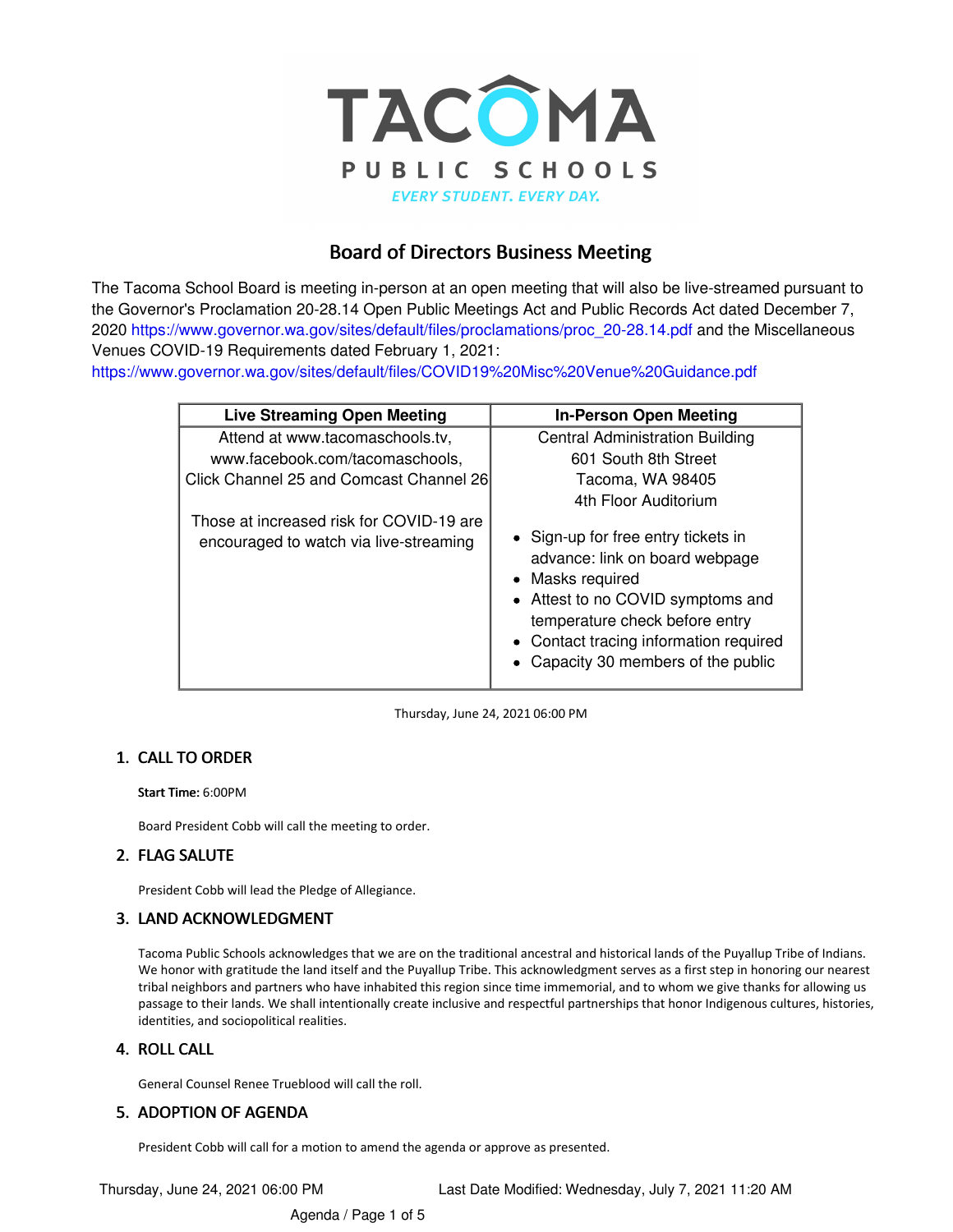## 6. RECOGNITION OF STAFF, STUDENTS, AND COMMUNITY

## 6.1 RECOGNITION OF 2021 WASHINGTON SCHOOL PUBLIC RELATIONS ASSOCIATION AWARD WINNERS

The Superintendent recommends that the Board of Directors recognize the Public Information Office team, in collaboration with members of other departments, for receiving 2021 Washington School Public Relations Association Awards and their ongoing contributions to communicating the positive work happening throughout Tacoma Public Schools.

RECOGNITION OF 2021 [WASHINGTON](https://app.eduportal.com/documents/view/797871) SCHOOL PUBLIC RELATIONS ASSOCIATION AWARD WINNERS

#### 6.2 RECOGNITION OF GOLD STAR COMMUNITY PARTNER AWARD TO AMANDA FIGUEROA

The Community Partnership Office recommends the Board of Directors recognize Amanda Figueroa as being awarded the Gold Star Community Partner Award.

[RECOGNITION](https://app.eduportal.com/documents/view/798551) OF GOLD STAR COMMUNITY PARTNER AWARD TO AMANDA FIGUEROA

#### 7. REPORT TO THE BOARD

### 7.1 HEALTHCARE CAREERS ACADEMY

In 2018 Healthcare Careers Academy was launched in collaboration with partners in the healthcare industry, higher education, and non-profits. It is a four-year, part-time program offered at Stadium and Mount Tahoma High Schools. Students engage in experiences inside the classroom and in the field to enhance student learning and promote healthcare careers, a high-demand industry in Tacoma/Pierce County and across the country.

[HEALTHCARE](https://app.eduportal.com/documents/view/798627) CAREERS ACADEMY SCHOOL BOARD REPORT

HCA INFOGRAPHIC [POSTER\\_06.17.21](https://app.eduportal.com/documents/view/798629)

#### 8. SUPERINTENDENT'S REPORT

## 8.1 GRADUATION APPRECIATION

2021 [GRADUATION](https://app.eduportal.com/documents/view/799308) CEREMONIES

## 2021-2022 BUDGET PRESENTATION 8.2

2021-2022 PRELIMINARY BUDGET [PRESENTATION](https://app.eduportal.com/documents/view/799607)

[RESOLUTION](https://app.eduportal.com/documents/view/799649) NO. 2097 - DRAFT - ADOPTION OF 2021-2022 BUDGET

# 9. PUBLIC HEARING

The Board of Directors of Tacoma School District will hold a public hearing regarding the 2021-2022 Budget. Anyone may appear and be heard for or against any part of the proposed 2021-2022 Budget. A copy of the proposed resolution is on file in the Budget Office at the Central Administration Building, and a copy will be furnished to any person who may request it.

Approval of the resolution to adopt the 2021-2022 Budget is scheduled at the Board's regular meeting to be held on July 22, 2021.

# 10. MEMBERS OF THE PUBLIC WISHING TO ADDRESS THE BOARD

#### NOTE ALTERNATE PROTOCOLS:

School board members encourage public participation. Your civil input is appreciated. Board members will not respond to your comments during the meeting. The Superintendent or her designee will follow-up with you after the meeting if action is needed. Instead of speaking at a meeting, you may also send an email to the board at [board@tacoma.k12.wa.us](mailto:board@tacoma.k12.wa.us?subject=For Public Comment).

#### OPTION 1: IN-PERSON OPEN MEETING:

The Superintendent will call your name when it is your turn to address the school board. Please speak into the microphone. Please leave your mask on while speaking. You may have up to three (3) minutes to share your comments, or, if there are a large number of speakers, time may be limited at the President's discretion.

#### OPTION 2: WRITTEN COMMENT

The following members of the public have submitted written public comment:

Sally Perkins re: Policy 2020, Course Design and Selection of Materials Must Include the Board's Commitment to Equity, Cultural Responsiveness, and Historical Completeness.

#### PUBLIC [COMMENTS](https://app.eduportal.com/documents/view/798328) TO THE BOARD 06-24-21

Thursday, June 24, 2021 06:00 PM Last Date Modified: Wednesday, July 7, 2021 11:20 AM

Agenda / Page 2 of 5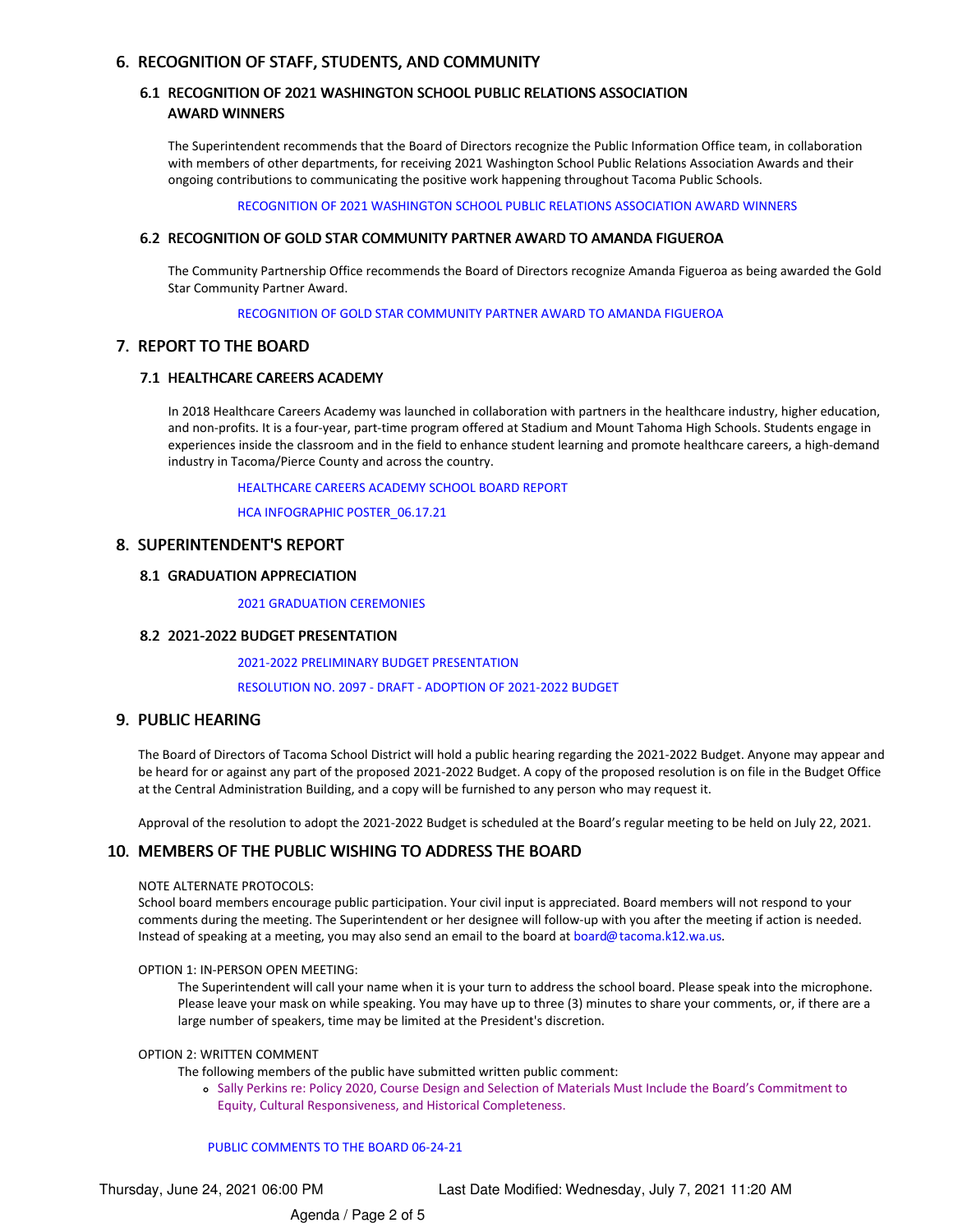#### 11. CONSENT AGENDA

#### 11.1 APPROVAL OF MINUTES

#### 11.1.a APPROVAL OF THE MAY 27, 2021 SCHOOL BOARD MEETING MINUTES

05-27-21 BOARD [BUSINESS](https://app.eduportal.com/documents/view/799322) MEETING MINUTES

# 11.2 APPROVAL OF THE CERTIFICATE TO THE PIERCE COUNTY TREASURER FOR MAY 24, 2021

#### - JUNE 4, 2021

The Chief Financial Officer recommends that the Board of Directors approve the submission of one general certificate for authorization and, if authorized, approve expenditure of funds within accepted guidelines.

APPROVAL OF THE [CERTIFICATE](https://app.eduportal.com/documents/view/797918) TO THE PIERCE COUNTY TREASURER FOR MAY 24 2021 - JUNE 4 2021

#### 11.3 OUT OF STATE TRAVEL REQUESTS

#### 11.3.a APPROVAL OF TRAVEL REQUEST FOR HEAD START TO LAS VEGAS, NEVADA, JULY 13-19, 2021

The Deputy Superintendent, on behalf the Assistant Superintendent of Teaching and Learning, recommends that the Board of Directors approve the travel request of Head Start for four staff members to attend the WIPFLI National Conference in Las Vegas, Nevada, July 13-19, 2021.

[APPROVAL](https://app.eduportal.com/documents/view/799313) OF TRAVEL REQUEST FOR HEAD START TO LAS VEGAS, NEVADA, JULY 13-19, 2021.pdf

#### 11.3.b APPROVAL OF TRAVEL REQUEST FOR THE ASSESSMENT DEPARTMENT TO BOSTON, MASSACHUSETTS, JULY 14-17, 2021

The Deputy Superintendent, on behalf of the Director of the Data Assessment Research Team (DART), recommends that the Board of Directors approve travel for one administrator from the Data Assessment Research Team to attend the 2nd Annual Ferguson Institute in Boston, Massachusetts from July 14-17, 2021.

> APPROVAL OF TRAVEL REQUEST FOR THE ASSESSMENT DEPARTMENT TO BOSTON, [MASSACHUSETTS,](https://app.eduportal.com/documents/view/798015) JULY 14-17, 2021

#### 11.4 APPROVAL OF THE PERSONNEL RECOMMENDATIONS TO THE SUPERINTENDENT

The Assistant Superintendent of Human Resources recommends that the Board of Directors approve the personnel recommendations to the Superintendent for the June 24, 2021 Board Meeting.

APPROVAL OF THE PERSONNEL [RECOMMENDATIONS](https://app.eduportal.com/documents/view/797961) TO THE SUPERINTENDENT

#### 12. POLICY MATTERS

#### 12.1 SECOND READING OF REVISED POLICY 2020 - COURSE DESIGN, SELECTION AND ADOPTION OF INSTRUCTIONAL MATERIALS

The General Counsel, in partnership with the Assistant Superintendent of Teaching and Learning, recommends the Board adopt the proposed revised Policy 2020.

SECOND READING OF REVISED POLICY 2020 - COURSE DESIGN, SELECTION AND ADOPTION OF [INSTRUCTION](https://app.eduportal.com/documents/view/797747) **MATERIALS** 

# 13. FINANCIAL REPORT

A quarterly presentation on the financial health of the district will be made during regular board meetings on a quarterly basis.

Monthly financial statements can be found on the district website at <https://www.tacomaschools.org/departments/businessandfinance>

#### 14. CURRICULUM AND INSTRUCTION

#### 14.1 APPROVAL TO PURCHASE SPRINGBOARD CURRICULUM MATERIALS FOR THE 2021-2022 SCHOOL YEAR

The Deputy Superintendent, on behalf of the Assistant Superintendent of Teaching and Learning, recommends that the Board of Directors approve the purchase and delivery of SpringBoard curricular materials before the opening of the 2021-2022 school year in the amount of \$225,200.00 (including sales tax and shipping). [Funding Source: C&I BE Funds]

APPROVAL TO PURCHASE [SPRINGBOARD](https://app.eduportal.com/documents/view/798017) CURRICULUM MATERIALS FOR THE 2021-2022 SCHOOL YEAR.pdf

Thursday, June 24, 2021 06:00 PM Last Date Modified: Wednesday, July 7, 2021 11:20 AM

Agenda / Page 3 of 5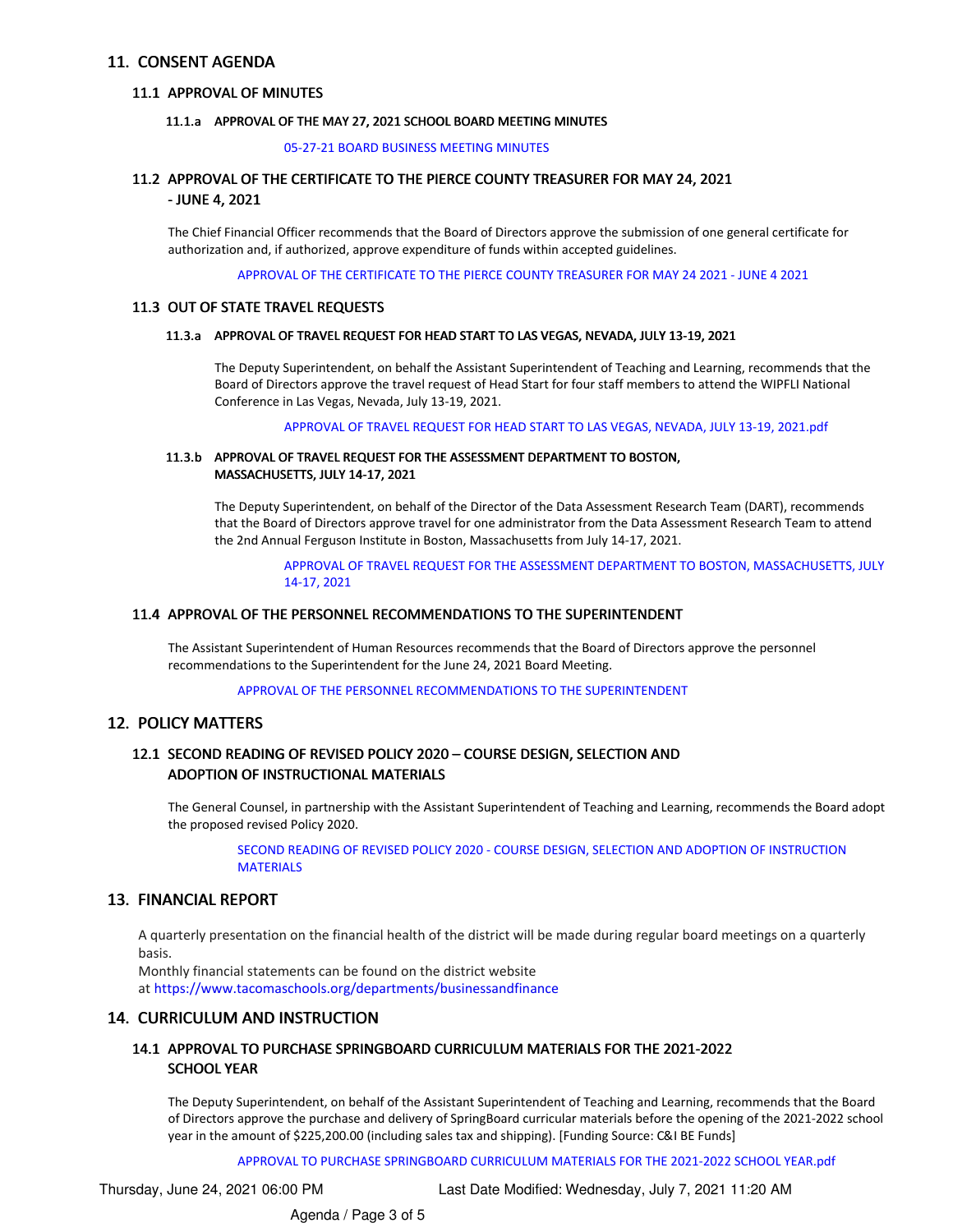## 14.2 APPROVAL OF INTERLOCAL AGREEMENT BETWEEN RELIFE SCHOOL AND TACOMA PUBLIC SCHOOLS FOR THE 2021-2022 SCHOOL YEAR.

The Deputy Superintendent, on behalf of the Executive Director of Student Services, recommends that the Board of Directors approve the Interlocal Agreement between Relife School and Tacoma Public Schools for the 2021 - 2022 school year. [Funding Source: Student Services]

APPROVAL OF INTERLOCAL [AGREEMENT](https://app.eduportal.com/documents/view/798014) BETWEEN RELIFE SCHOOL AND TACOMA PUBLIC SCHOOLS FOR THE 2021- 2022 SCHOOL YEAR

## 14.3 APPROVAL OF CONTRACT NO. TSD-19-049 BHC FAIRFAX HOSPITAL NW SOIL AND TACOMA PUBLIC SCHOOLS SEPTEMBER 1, 2020 THROUGH AUGUST 21, 2022.

The Deputy Superintendent, on behalf of the Executive Director of Student Services, recommends that the Board of Directors approve Contract No. TSD-19-049 NW School of Innovative Learning for September 1, 2020 - August 21, 2022. [Funding Source: Student Services]

APPROVAL OF CONTRACT NO. [TSD-19-049](https://app.eduportal.com/documents/view/798012) BHC FAIRFAX HOSPITAL NW SOIL AND TACOMA PUBLIC SCHOOLS SEPTEMBER 1, 2020 THROUGH AUGUST 21, 2022

#### 15. BUSINESS MATTERS

## 15.1 APPROVAL OF INVOICE FROM POWERSCHOOL GROUP, LLC FOR SCHOOLOGY LEARNING MANAGEMENT SYSTEM

The Deputy Superintendent recommends the Board of Directors approve the payment of Invoice #25922 to PowerSchool Group, LLC under Contract No. TSD-20-210 for the period of August 4, 2021 - July 31, 2022.

APPROVAL OF INVOICE FROM [POWERSCHOOL](https://app.eduportal.com/documents/view/794473) GROUP, LLC FOR SCHOOLOGY LEARNING MANAGEMENT SYSTEM

#### 15.2 APPROVAL OF CONTRACT NO. TSD-21-018 MAXIM HEALTHCARE SERVICES, INC. AND TACOMA PUBLIC SCHOOLS FROM SEPTEMBER 1, 2020 - AUGUST 31, 2024.

The Deputy Superintendent, on behalf of the Executive Director of Student Services, recommends that the Board of Directors approve Contract No. TSD-21-018 between Maxim Healthcare Services and Tacoma Public Schools, September 1, 2020 - August 31, 2024. [Funding Source: Student Services]

APPROVAL OF CONTRACT NO. TSD-21-018 MAXIM [HEALTHCARE](https://app.eduportal.com/documents/view/798013) SERVICES, INC. AND TACOMA PUBLIC SCHOOLS FROM SEPTEMBER 1, 2020 - AUGUST 31, 2024

# 15.3 APPROVAL OF ACCEPTANCE OF AMERICAN RESCUE PLAN ELEMENTARY AND SECONDARY SCHOOL EMERGENCY RELIEF (ESSER III) GRANT FROM THE OFFICE OF SUPERINTENDENT OF PUBLIC INSTRUCTION

The Chief Financial Officer recommends that the Board of Directors approve acceptance of the American Rescue Plan Elementary and Secondary School Emergency Relief (ESSER III) grant from the Office of Superintendent of Public Instruction in the amount of \$70,802,680 and expenditure of funds in accordance with accepted guidelines. [Funding source: Office of Superintendent of Public Instruction]

APPROVAL OF ACCEPTANCE OF AMERICAN RESCUE PLAN [ELEMENTARY](https://app.eduportal.com/documents/view/798679) AND SECONDARY SCHOOL EMERGENCY RELIEF (ESSER III) GRANT

### 15.4 APPROVAL OF ACCEPTANCE OF GREEN SCHOOLYARDS GRANT FOR STAFFORD ELEMENTARY FROM OFFICE OF SUPERINTENDENT OF PUBLIC INSTRUCTION

The Chief Financial Officer recommends that the Board of Directors approve acceptance of the Green Schoolyards Grant for Stafford Elementary from the Office of Superintendent of Public Instruction in the amount of \$200,000 and expenditure of funds according to accepted guidelines [Funding Source: Office of Superintendent of Public Instruction].

APPROVAL OF ACCEPTANCE OF GREEN [SCHOOLYARDS](https://app.eduportal.com/documents/view/798680) GRANT FOR STAFFORD ELEMENTARY

#### 15.5 APPROVAL OF ACCEPTANCE OF NO KID HUNGRY GRANT FROM SHARE OUR STRENGTH

The Chief Financial Officer recommends that the Board of Directors approve acceptance of the No Kid Hungry grant from Share Our Strength in the amount of \$86,500 and expenditure of funds according to accepted guidelines [Funding Source: Share Our Strength].

#### APPROVAL OF [ACCEPTANCE](https://app.eduportal.com/documents/view/798681) OF NO KID HUNGRY GRANT FROM SHARE OUR STRENGTH

Thursday, June 24, 2021 06:00 PM Last Date Modified: Wednesday, July 7, 2021 11:20 AM

Agenda / Page 4 of 5